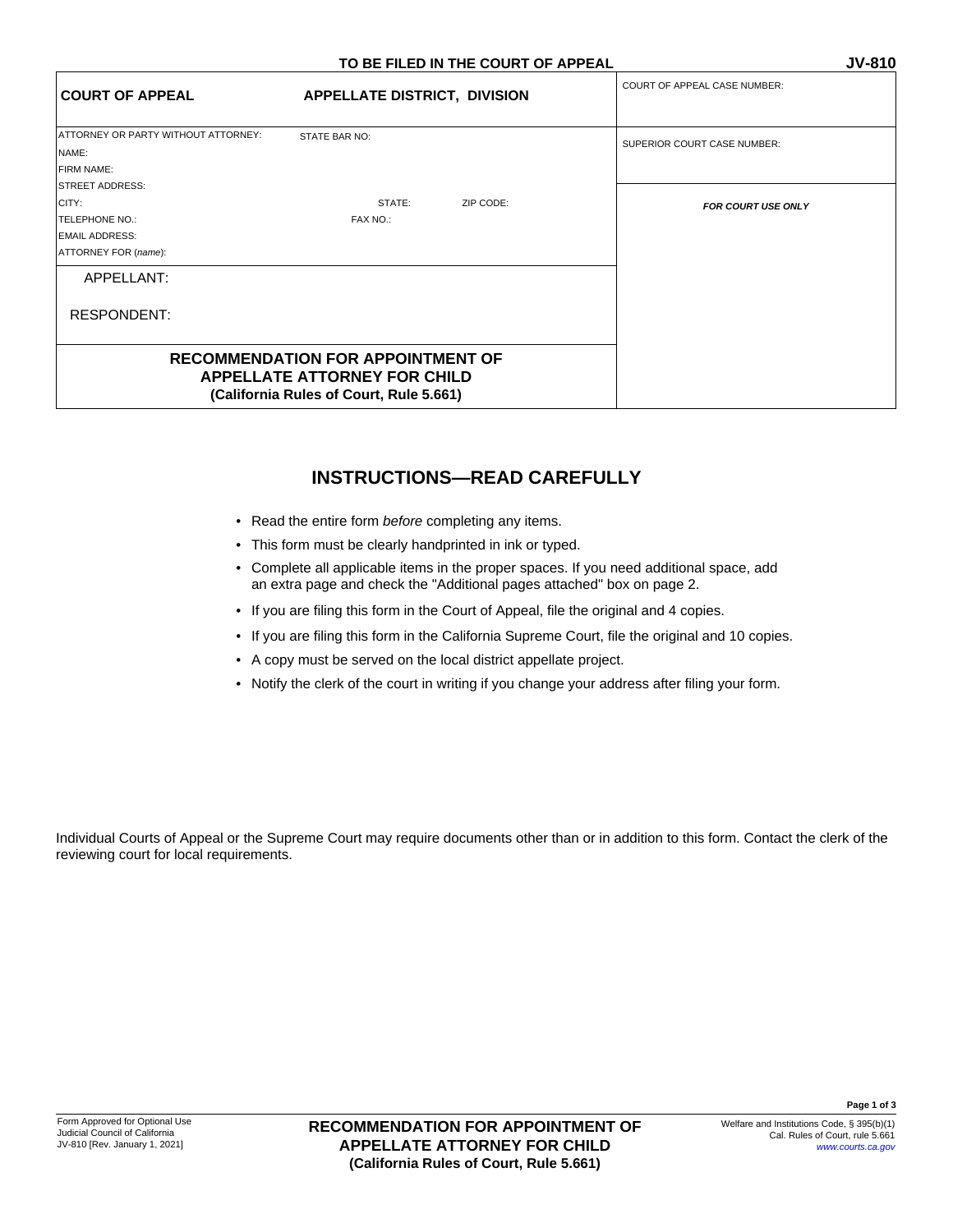|    | <b>APPELLATE CASE TITLE:</b>                                                                                                                                                                                                                                                                                                                                                                                                                                                                                                                                                                                                                                                                                                                                                                                                                                                                                                                                                                                                                                                                                                                          | COURT OF APPEAL CASE NUMBER: |
|----|-------------------------------------------------------------------------------------------------------------------------------------------------------------------------------------------------------------------------------------------------------------------------------------------------------------------------------------------------------------------------------------------------------------------------------------------------------------------------------------------------------------------------------------------------------------------------------------------------------------------------------------------------------------------------------------------------------------------------------------------------------------------------------------------------------------------------------------------------------------------------------------------------------------------------------------------------------------------------------------------------------------------------------------------------------------------------------------------------------------------------------------------------------|------------------------------|
| 1. | Trial counsel, court-appointed guardian ad litem for the child under rule 5.662, or the child in the above-captioned case:<br>a. Name:<br>I am the<br>trial counsel<br>guardian ad litem<br>child.<br>b.<br>c. Address:                                                                                                                                                                                                                                                                                                                                                                                                                                                                                                                                                                                                                                                                                                                                                                                                                                                                                                                               |                              |
|    | d. Telephone number:                                                                                                                                                                                                                                                                                                                                                                                                                                                                                                                                                                                                                                                                                                                                                                                                                                                                                                                                                                                                                                                                                                                                  |                              |
| 2. | I recommend that an appellate attorney be appointed for the child in this case.                                                                                                                                                                                                                                                                                                                                                                                                                                                                                                                                                                                                                                                                                                                                                                                                                                                                                                                                                                                                                                                                       |                              |
| 3. | The child's best interests cannot be protected without the appointment of counsel on appeal for the following reasons (check all<br>that apply):<br>An actual or potential conflict exists between the interests of the child and the interests of any respondent.<br>a.<br>The child did not have an attorney serving as the child's guardian ad litem in the trial court.<br>b.<br>The child is of a sufficient age or development such that the child is able to understand the nature of the proceedings, and<br>c.<br>(1)<br>the child expresses a desire to participate in the appeal; or<br>the child's wishes differ from the child's trial counsel's position.<br>(2)<br>The child took a legal position in the trial court adverse to that of one of the child's siblings, and an issue has been raised<br>d.<br>in an appellant's opening brief regarding the siblings' adverse positions.<br>The appeal involves a legal issue regarding a determination of parentage, the child's inheritance rights, educational<br>е.<br>rights, privileges identified in division 8 of the Evidence Code, consent to treatment, or tribal membership. |                              |
|    | Postjudgment evidence completely undermines the legal underpinnings of the juvenile court's judgment under review,<br>t.<br>and all parties recognize this and express a willingness to stipulate to reversal of the juvenile court's judgment.<br>The child's trial counsel or guardian ad litem, after reviewing the appellate briefs, believes that the legal arguments                                                                                                                                                                                                                                                                                                                                                                                                                                                                                                                                                                                                                                                                                                                                                                            |                              |
|    | g.<br>contained in the respondents' briefs do not adequately represent or protect the best interests of the child.                                                                                                                                                                                                                                                                                                                                                                                                                                                                                                                                                                                                                                                                                                                                                                                                                                                                                                                                                                                                                                    |                              |
|    | The existence of any other factors relevant to the child's best interests (specify):<br>h.                                                                                                                                                                                                                                                                                                                                                                                                                                                                                                                                                                                                                                                                                                                                                                                                                                                                                                                                                                                                                                                            |                              |
|    | 4. State the facts that support your recommendation:                                                                                                                                                                                                                                                                                                                                                                                                                                                                                                                                                                                                                                                                                                                                                                                                                                                                                                                                                                                                                                                                                                  |                              |

Additional pages attached

I declare under penalty of perjury under the laws of the State of California that the foregoing is true and correct, except for matters that are stated on my information and belief, and as to those matters, I believe them to be true.

Date:

(TYPE OR PRINT NAME) (SIGNATURE OF APPLICANT)